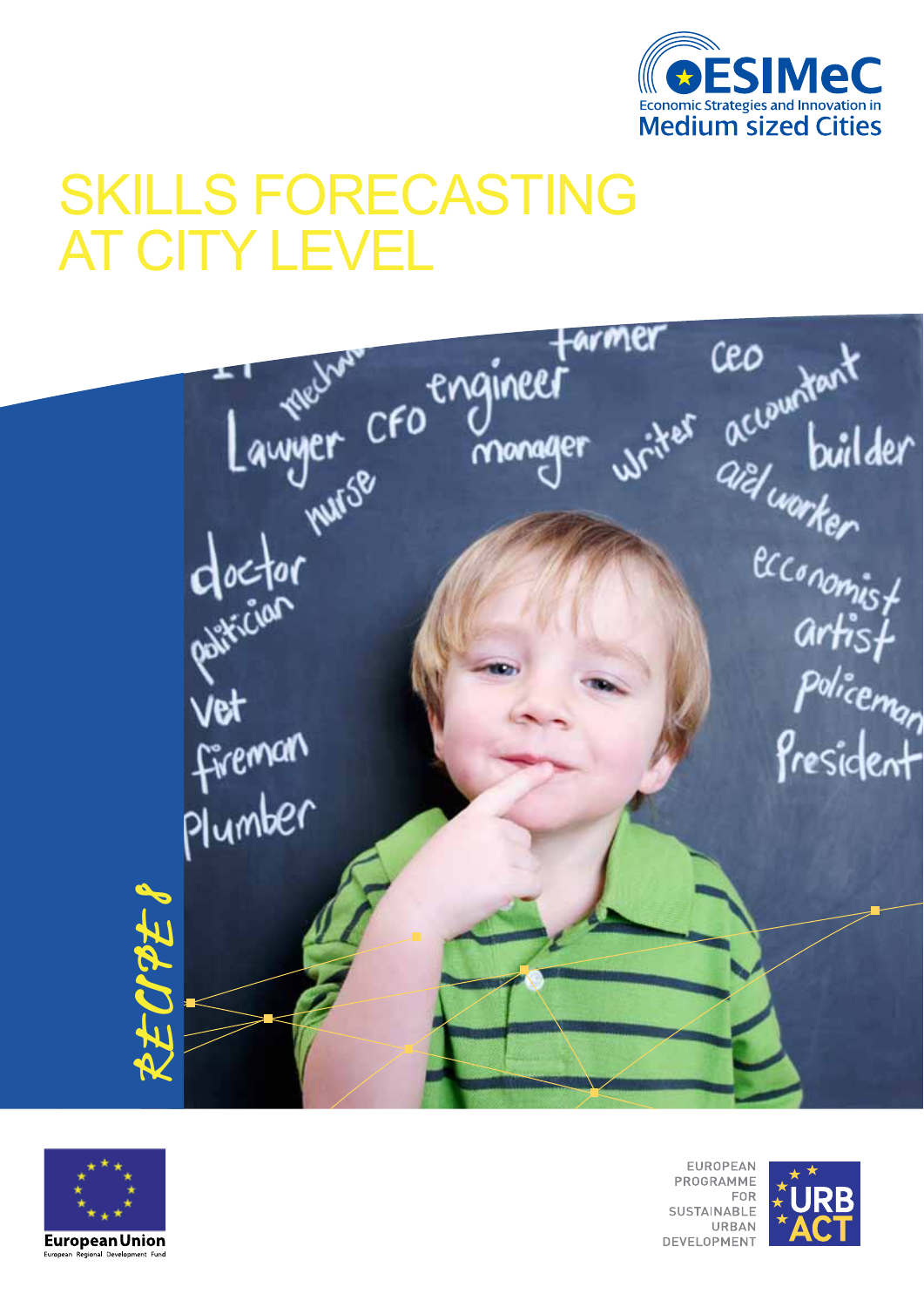Recipe eight skillS forEcasting **CITY I FVFI** 

**The occasion:** In line with Europe 2020, the European Employment Strategy seeks to create more and better jobs throughout the EU, arguing that "it is essential to enhance human capital and employability by upgrading skills. But upgrading skills is not enough: ensuring a better match between the supply of skills and labour market demand is just as necessary".

As part of this, the EU Flagship Initiatives – An Agenda for New Skills and Jobs sets out the following priorities:

- Better functioning labour markets
- A more skilled labour force
- Better job quality and working conditions
- Stronger policies to promote job creation and the demand for labour

A number of initiatives are being delivered at EU level to try and achieve this, including:

- Forecasts by the European Centre for the Development of Vocational Training (CEDEFOP)
- Analysis of trends at sectoral level and the development of sectoral skills councils
- Development of a European Framework for key competences for lifelong learning which defines

Technology<sup>(</sup>

- the eight key competences that everyone should have to thrive in a knowledge society Ongoing research with the International Labour Organisation (ILO) and the Organisation for Economic Cooperation and Development (OECD)
- Work on ESCO Classification of European Skills/Competences, qualifications and Occupations which will describe the most relevant skills, competences and qualifications of occupations
- Development of a European Qualifications Framework which defines qualifications on the basis of learning outcomes so everyone can understand what they mean in practical terms
- EU funding via the European Social Fund and the Lifelong Learning Programme
- The University-Business forum encourages dialogue between business and education and training providers

Many cities across the EU are experiencing a paradox in the labour market with high rates o<sup>f</sup> unemployment alongside talent gaps and unfilled vacancies due to skills mismatches. Cities therefore need to consider how to act and react in the rapidly changing and competitive global economy. New growth sectors are skills hungry and evidence shows that most highly skilled economies have higher productivity and GDP per capita. Many also believe that skills are the raw material of advanced economies, whilst emerging economies are catching up fast in terms of their rapidly improving skills base. Skills forecasts are an important part of this picture as they allow cities to quantify future skill demands and facilitate evidence-based dialogue and policy making.

But what are the secret ingredients that help you to forecast the skills that employers will need in the short, medium and long term? Even if you are able to do this, how would you then use the findings to help the workforce develop these skills? Are there any special utensils that can make things easier?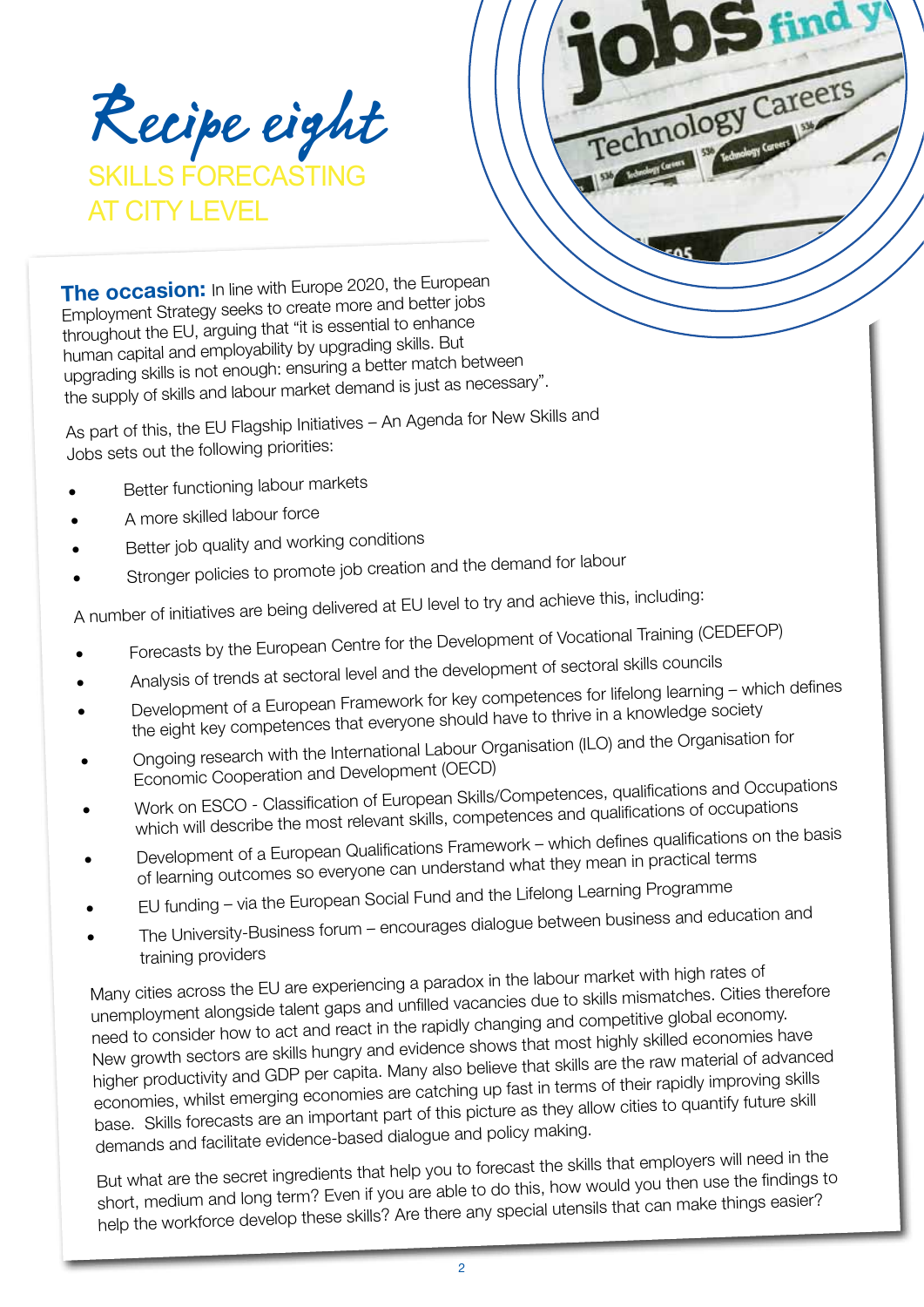### **Key Ingredients of an effective skills forecast:**

Do you and your partners have the following ingredients in your food cupboard? If so, you are well on the way to cooking up an effective approach to forecasting the skills needs of your current and future employers which, if followed up with effective action, will reduce unemployment and help your city to grow.

Here is a list of ingredients to help you prepare your mixture and ensure that your skills forecast is cooked to perfection and ready to contribute to your cities' smart, sustainable and inclusive growth.

| Long term and integrated approach which incorporates quantitative and qualitative<br>research methods e.g. skills forecasting model, sector studies, employer surveys,<br>qualitative consultations and desk review of existing literature<br>up-to-date information and data on the demand side of the labour market:<br>Historic data<br>· Employment by sector<br>· Occupation structure of sectors<br>· Skill and subject structure of sectors and occupations<br>· Replacement demand of sectors and occupations, i.e. 'churn' in jobs<br>Forecast data<br>· Employment by sector, occupation and skill level - including for existing firms and<br>firms of tomorrow<br>· Replacement demand |  |
|----------------------------------------------------------------------------------------------------------------------------------------------------------------------------------------------------------------------------------------------------------------------------------------------------------------------------------------------------------------------------------------------------------------------------------------------------------------------------------------------------------------------------------------------------------------------------------------------------------------------------------------------------------------------------------------------------|--|
|                                                                                                                                                                                                                                                                                                                                                                                                                                                                                                                                                                                                                                                                                                    |  |
|                                                                                                                                                                                                                                                                                                                                                                                                                                                                                                                                                                                                                                                                                                    |  |
|                                                                                                                                                                                                                                                                                                                                                                                                                                                                                                                                                                                                                                                                                                    |  |
|                                                                                                                                                                                                                                                                                                                                                                                                                                                                                                                                                                                                                                                                                                    |  |
|                                                                                                                                                                                                                                                                                                                                                                                                                                                                                                                                                                                                                                                                                                    |  |
|                                                                                                                                                                                                                                                                                                                                                                                                                                                                                                                                                                                                                                                                                                    |  |
|                                                                                                                                                                                                                                                                                                                                                                                                                                                                                                                                                                                                                                                                                                    |  |
|                                                                                                                                                                                                                                                                                                                                                                                                                                                                                                                                                                                                                                                                                                    |  |
| up-to-date information and data on the supply side of the labour market:<br>Historic data                                                                                                                                                                                                                                                                                                                                                                                                                                                                                                                                                                                                          |  |
| · Working age population and skills structure                                                                                                                                                                                                                                                                                                                                                                                                                                                                                                                                                                                                                                                      |  |
| • Education enrolments and qualifiers by different level and subject areas and                                                                                                                                                                                                                                                                                                                                                                                                                                                                                                                                                                                                                     |  |
| destinations of students                                                                                                                                                                                                                                                                                                                                                                                                                                                                                                                                                                                                                                                                           |  |
| · Migration and commuting                                                                                                                                                                                                                                                                                                                                                                                                                                                                                                                                                                                                                                                                          |  |
| understanding of where to find this data - census, labour market surveys, national and<br>regional statistical offices, Eurostat, existing regional and national forecasting models                                                                                                                                                                                                                                                                                                                                                                                                                                                                                                                |  |
| capacity to ask for the data effectively and to "speak the right language" with<br>statístics experts                                                                                                                                                                                                                                                                                                                                                                                                                                                                                                                                                                                              |  |
| A detailed and realistic implementation framework for how objectives will be achieved<br>including joint activities, budgets, responsibilities, timescales, etc.                                                                                                                                                                                                                                                                                                                                                                                                                                                                                                                                   |  |
| Consíderation of benchmarking your city against others to help anticipate the future<br>shape of your labour market                                                                                                                                                                                                                                                                                                                                                                                                                                                                                                                                                                                |  |
| understanding of the limitations of different approaches - e.g. models are data<br>hungry, data may be unreliable / out of date; qualitative approaches can be biased /<br>Lack quantification                                                                                                                                                                                                                                                                                                                                                                                                                                                                                                     |  |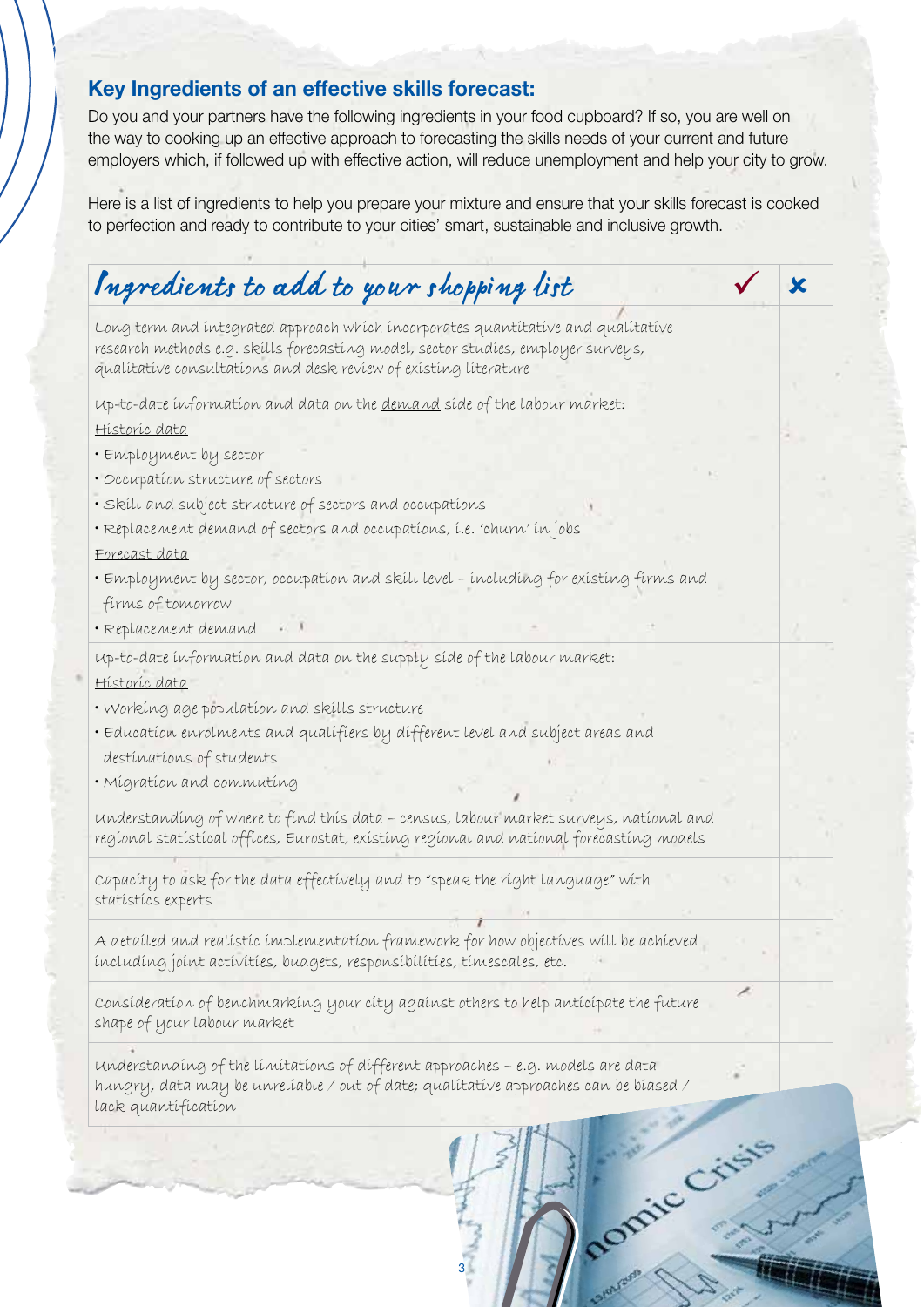## continued...

Development of different assumptions and scenarios to be used in your skills forecasting exercise

Development of results which are linked to / can be easily compared to e.g. regional and national skills forecasts

Robust analysis of demand and supply

Clear methods for sharing and using the results of your skills forecasts to influence education and training provision in your city

Acknowledgement that replacement demand (i.e. the demand for skills due to people leaving the labour market e.g. through retirement or sickness) creates flows which are much more influential than sectoral shifts

Where appropriate, an ability to operate at functional labour market level which may not account for administrative geographical boundaries

### **Utensils:**

So now you are clear about the ingredients, what utensils do you need to blend them together and effectively develop an integrated approach to skills forecasting?

**A SHARED UNDERSTANDING OF WHAT SKILLS ARE** is a vital tool if you are going to get the consistency of this recipe right. Cities need to consider this with other key stakeholders and particularly employers and education and training providers. For many, skills comprise not only formal qualifications but soft skills, years of experience, non accredited workplace skills and "attributes that make employees effective and productive in their roles". The EU Framework for Key Competences includes competences in 'traditional' subjects, such as mother tongue literacy, numeracy, knowledge of foreign languages, science and IT skills alongside other skills, such as learning to learn, social and civic competence, initiative-taking, entrepreneurship, cultural awareness and self-expression.

Perhaps not surprisingly one of the most important utensils is **RECOGNITION OF WHY SKILLS** MATTER. Across the EU, economies are becoming more diverse and city economies nowadays are rarely dominated by a small number of industries for which skill needs are well established and understood. Skills needs differ significantly by sector. By anticipating future skills needs, cities can consider how to meet these needs and/or limit the extent of skill shortages and mismatches. This helps them to avoid missing out on investment or losing existing jobs to other locations due to labour and skill shortages. Skills and education / training systems can be better aligned to the needs of employers and unemployed (young) people can make more effective career choices.

4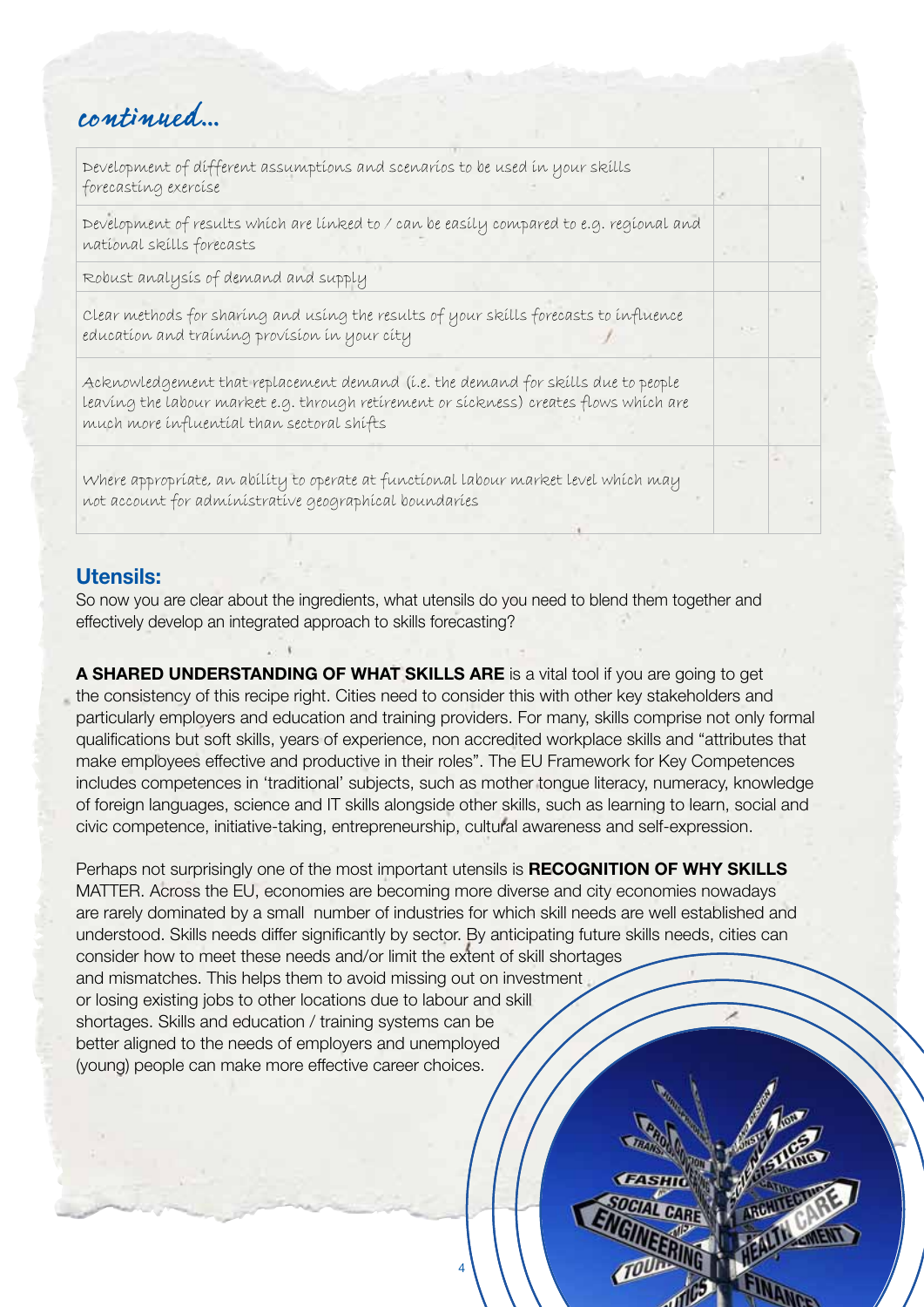



### **ENGAGING KEY STAKEHOLDERS THROUGHOUT THE PROCESS** is also

essential. Cities need to ask stakeholders what information would be useful before designing a tool. They should think broadly about stakeholders and bring them together in a long term collaborative framework. Employers, education and training institutions, employment agencies, students and unemployed alike should engage in discussions. Incorporating feedback from these stakeholders can improve forecasts and enhance credibility. A tool produces evidence which feeds into discussions and brings focus and purpose.

#### Developing **LOCAL ABILITY TO ACT AND REACT TO THE RESULTS** is also important.

The information from skills forecast needs to be shared effectively with stakeholders. Key messages should be presented in an user-friendly way and consider, for example, if there will be skill shortages or surpluses in the future. In which sectors? What will the impact be? What should be done differently? It is also important to warn stakeholders of caveats of skills forecasting. They are not 100% accurate and come with all sorts of health warnings. They also need to be regularly updated – the economy can change quickly, especially at city level.

**Serving tip:** turn the page for an example of how Cherbourg, one of ESIMeC's French partners, is taking a proactive and integrated approach to developing skills forecasting and training.

### **Good food guide listing:**

Best practice in skills forecasting at country, regional or city level can be hard to define as it depends on the specific content, with different approaches suiting different situations. All approaches undertaken correctly can be best practice whereas the right approach done badly is not best practice. The key thing when considering good practice is the importance of getting the balance right between the different approaches. In addition, even the best practice in skills forecasting is only useful if it is shared with key stakeholders, considered in context and influences decision making, policy and practice.

As outlined above, part of the New Skills for New Jobs initiative is the development of skills forecasts by CEDEFOP. With the introduction of the Single European Market, the European labour market has become a reality. The identification of comprehensive, consistent and comparable information on the occupations, skills, competences and qualifications needed by employers is an essential tool. The first pan-European forecast of skills demand providing consistent and comprehensive medium-term projections of employment and skill needs across Europe until 2015 and 2020 was published by CEDEFOP in 2008. Further work has been done to produce regular forecasts integrating skills supply and demand. Understanding the demand for skills is just the first stage and needs to be followed up in this way with supply side forecasts. Only by doing both can mismatches be identified. These EU wide forecasts have become one of many pieces of information that contribute to a more detailed, consistent and conceivable picture of the economy

**Takeaway menu:** if you like the sound of this recipe and want to try it in your kitchen you can find lots of useful equipment to make your life easier at:

[www.cedefop.europa.eu](http://www.cedefop.europa.eu)

http://ec.europa.eu[/education/lifelong-learning](http://ec.europa.eu/education/lifelong-learning-policy/doc42_en.htm)[policy/doc42\\_en.htm](http://ec.europa.eu/education/lifelong-learning-policy/doc42_en.htm)

http://ec.europa.eu[/education/lifelong-learning](http://ec.europa.eu/education/lifelong-learning-policy/doc44_en.htm)[policy/doc44\\_en.htm](http://ec.europa.eu/education/lifelong-learning-policy/doc44_en.htm)

http://ec.europa.eu[/education/higher-education/](http://ec.europa.eu/education/higher-education/doc1261_en.htm) [doc1261\\_en.htm](http://ec.europa.eu/education/higher-education/doc1261_en.htm)

[www.ilo.org/skills/lang--en](http://www.ilo.org/skills/lang--en/index.htm)/index.htm

[www.oecd.org/cfe/leed/forum/partners](http://www.oecd.org/cfe/leed/forum/partnerships/)hips/

[www.oef.com/](http://www.oef.com/)

5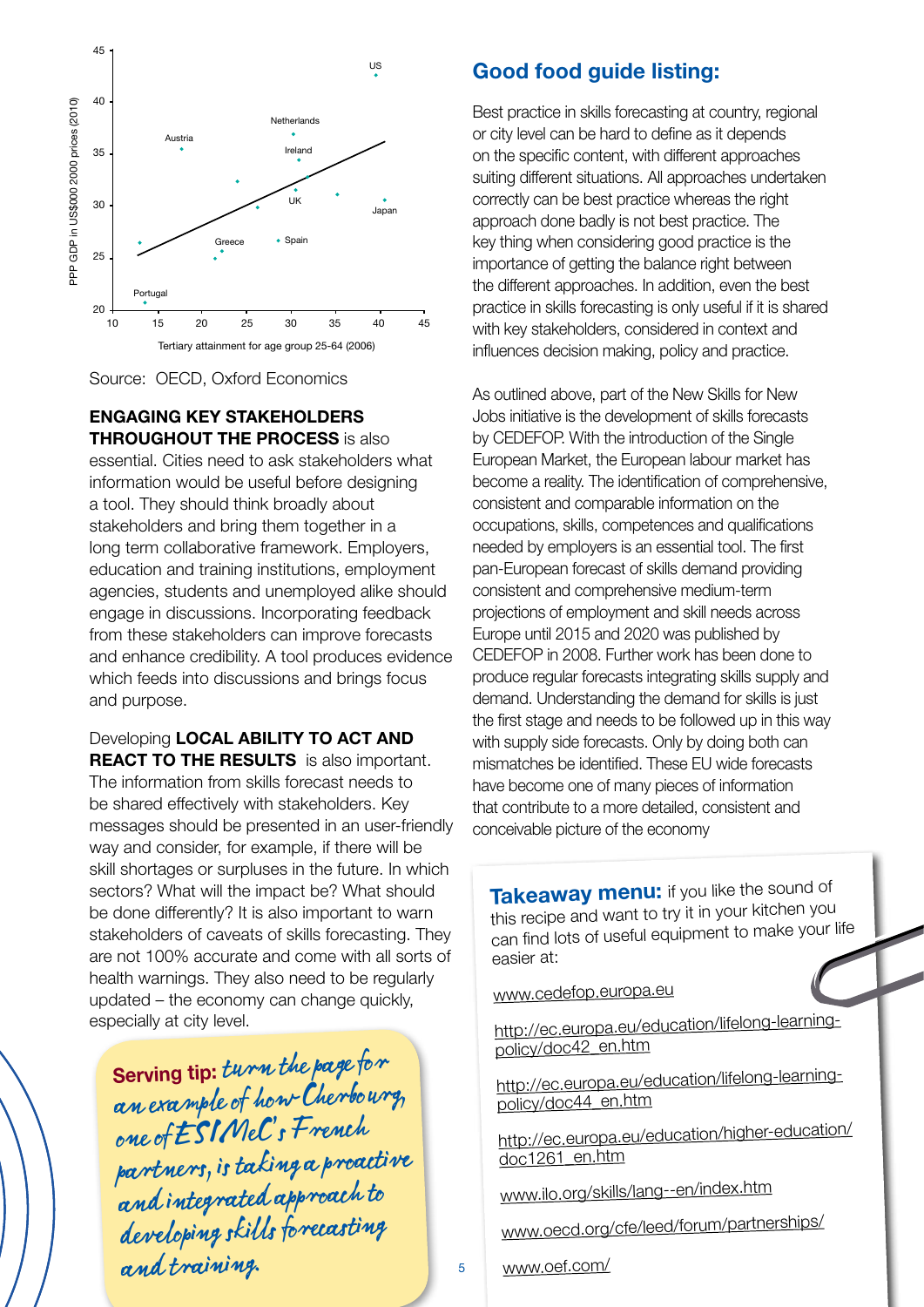## **Conceptual framework of modelling the demand for and supply of skills**

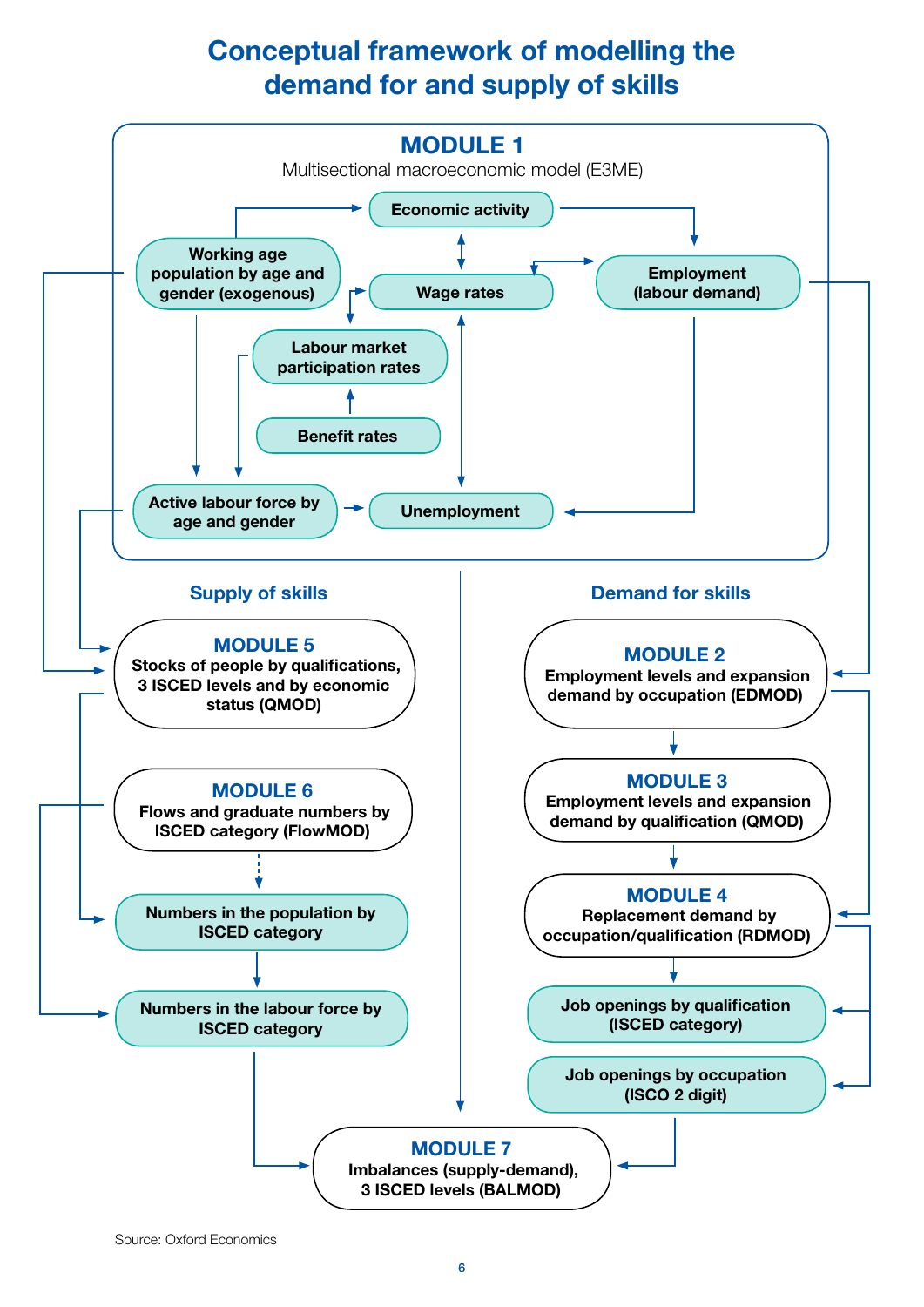# Serving tip

AN EXAMPLE OF A CITY attempting to develop an effective and integrated approach to skills forecasting and training.

Cherbourg is <sup>a</sup> medium sized city of around 90,000 people located on the coast in south west Normandy in France. It has five different ports upon which its economy has traditionally depended. As traditional industry has declined, the city is focusing its efforts on diversifying the economy and the development of industrial knowhow, building on the strong foundations of maritime and nuclear industry which together employ around 14,000 workers. Activities include:

- Facilitating cluster development to help companies to network, share information and develop a combined approach to promotion and marketing;
- Promoting new sectors e.g. 3D graphics, creative industries, maritime products and others;
- Providing economic development services e.g. business space, facilitation of links with higher education and research, business grants, access to finance advice.

Cherbourg is also home to <sup>a</sup> range of initiatives which together aim to forecast skills needs in advance and help training and education providers and citizens to adapt existing skills and develop new skills in anticipation of employer demand. Through ESIMeC it hopes to embed the theme of workforce development into its economic development offer.



### **Ingredients**

### **INITIATIVES WHICH MATCH SKILLS WITHIN THE WORKFORCE WITH THE NEEDS OF EMPLOYERS**

Across the city a range of linked initiatives have been developed to help broker the demand and supply sides of the labour market, many organised by the local Technopole, which has 6 staff and is funded by the region, the city and the Conseill Général de la Manche and is run by a board incorporating representatives from the funders, professional associations and the university. Some of the individual initiatives are summarised here:

**Job and training forum** – This annual event, "Carrières 2000", helps unemployed people to find work and training. It attracts 7,000 visitors and takes place in the city's Maritime Museum (Cité de la Mer). Sixteen fields of activity are incorporated in 500 exhibition stands. 30 buses bring students from across the region to learn about 200 kinds of jobs over a 3 day period. Other forums are organised each year, mostly dedicated to jobseekers.

**Industry Week** – Each year one week is designated "industry week" and a range of conferences and events are organised to help local companies showcase employment opportunities in their sector to people seeking work. Company visits and training tasters are also organised. The overall aim is to encourage young people to understand the local industrial / employment base.

**Speed dating** – The Technopole runs regular speed dating sessions focusing on specific skills / sectors. During the course of one day, short 15-20 minute meetings are arranged between companies and jobseekers. This links companies wanting to improve their workforce and students looking for internships / apprenticeships and jobs.

### **Partnerships with companies and clusters**

– There are 14 clusters in the region in a range of sectors. The Technopole works with individual companies and clusters to help match their skills needs with skilled university students and graduates. This helps companies to access the higher skills workers they often need.

7 **Technological Network** – Resotec aims to link academic skills with industrial needs in specific areas of industry and offers training and support to companies to help them find skilled workers in different areas of technology with low levels of resource investment.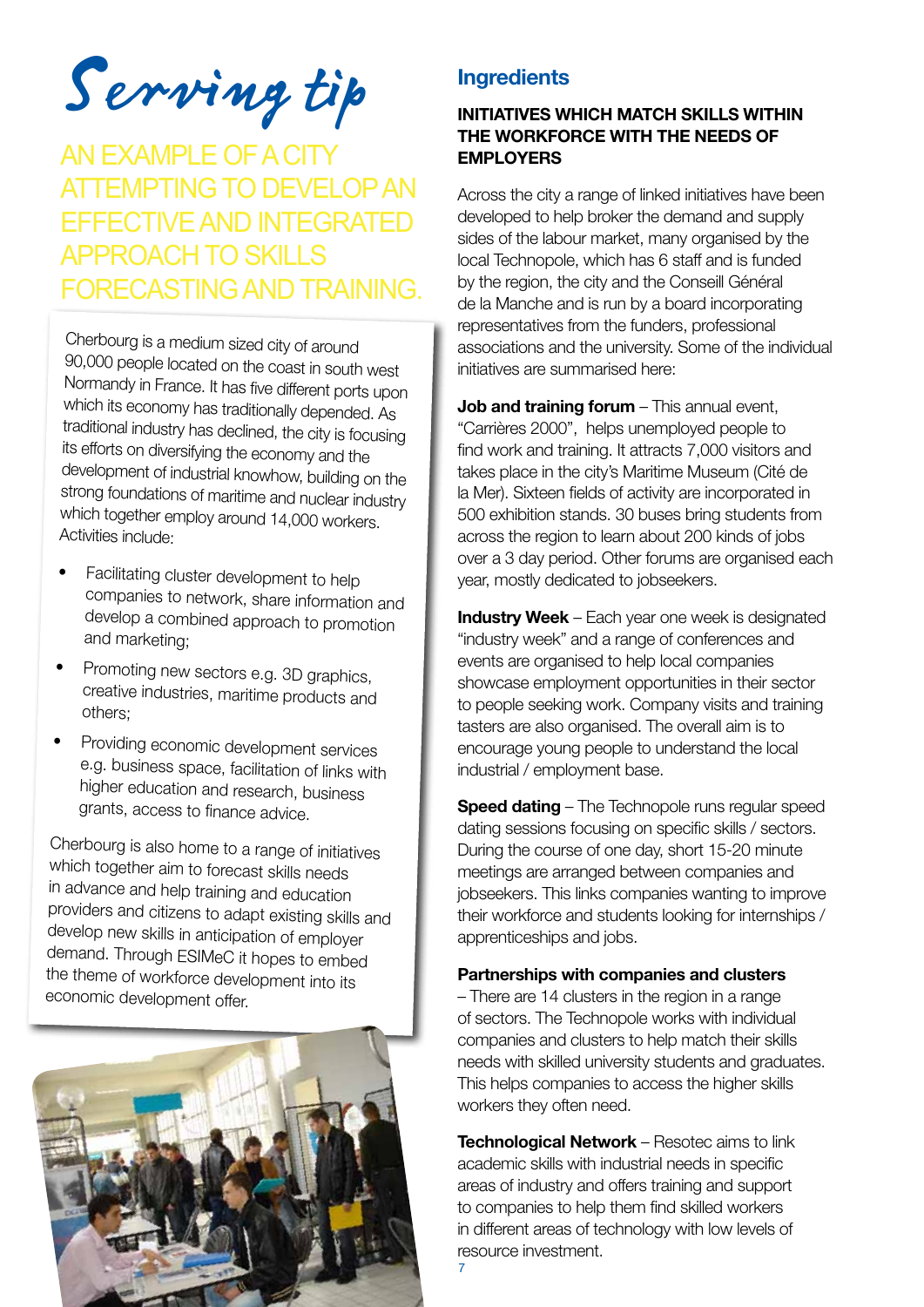### **New Apprenticeship Programme at ESIX**

**Normandie** – ESIX has recently introduced a new apprenticeship programme which helps employers to find skilled workers, and students to find work in high quality jobs. The programme links with the university's industrial production and nuclear operations courses and offers a two-way learning system which provides students with both academic and practice knowledge as well as direct work in a local company.

### **STRUCTURED PLAN FOR ADAPTING AND USING TRAINING AVAILABILITY**

Cherbourg's Maison de l'Emploi et de la Formation (Employment and Training Agency) (MEF) leads the city's economic development forecasts which contribute to the development of local employment both on the demand and supply side. In 2008 MEF realised that businesses were finding it difficult to attract skilled workers and understand their requirements in this area. Alongside this there was a lack of awareness of skills available in the region. At the same time a new nuclear power processing plant was under construction and 3000 workers would be required in this sector in the short to medium term period. A more structured approach to adapting and using training availability was required and was developed. In the new system, employers are regularly asked for information on the jobs they are finding it hard to fill. MEF then maps out what these jobs are and looks at whether training is available to help with the skills requirements. Where appropriate, new training is developed so that people are provided with skills training which meets the specific requirements of the role. MEF has created job data sheets / specifications for 20 different occupations. These describe the role / job, outline the skills required and identify what training is available locally for this occupation. This has been collated into a booklet which looks at the "industrial jobs of tomorrow".

### **Secret ingredients – herbs & spices**

- Traditional employment sectors form the foundations of a modern day approach
- Proactive approach to employer engagement
- Multi-stakeholder approach with different agencies taking a lead on different issues and working together where appropriate
- Strong links between vocational and academic education and training providers

8

• Coordinated approach to economic diversification



**Cook's tip:**  "If you are aware of the needs of companies, training can be improved in order to match skills with the requirements of the jobs available. By taking that into account, skill forecasting is truly a key tool for the economic development of medium sized cities."

Anne-Claire Perrot, Skill Forecasting Manager, Training and Employmen<sup>t</sup> Agency, Cherbourg.

### **Takeaway menu:**

http://www.cuc-cherbourg.fr/Pages/accueil.htm http://www.technopole-cherbourg.com http://www.mef-cotentin.com http://www.resotec.fr http://www.unicaen.fr/esix